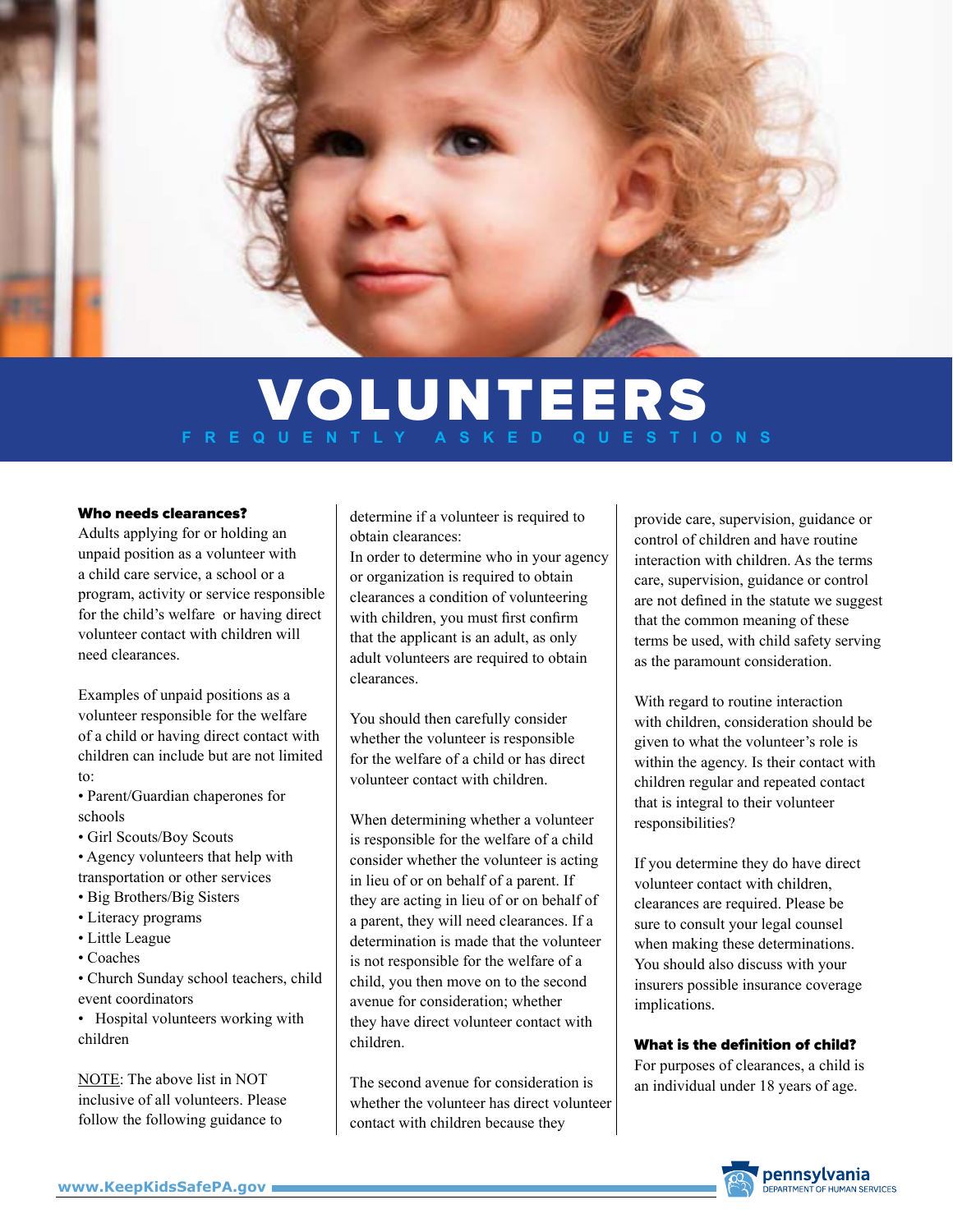

## VOLUNTEERS | FREQUENTLY ASKED QUESTIONS

## How is direct volunteer contact with children defined?

Direct volunteer contact with children is defined in §6303 (relating to definitions) as the care, supervision, guidance or control of children and routine interaction with children. Routine interaction with children is defined in §6303 as regular and repeated contact that is integral to a person's employment or volunteer responsibilities.

## How do I determine who in my agency or organization needs clearances?

In order to determine who in your agency or organization is required to obtain clearances as a condition of volunteering with children, you must first confirm that the applicant is an adult, as only adult volunteers are required to obtain clearances.

You should then carefully consider whether the volunteer is responsible for the welfare of a child and has direct contact with children.

When determining whether a volunteer is responsible for the welfare of a child consider whether the volunteer is acting in lieu of or on behalf of a parent. If they are acting in lieu of or on behalf of a parent, they will need clearances. If a determination is made that the volunteer is not responsible for the welfare of a child, you then move on to the second avenue for consideration; whether they have direct contact with children.

The second avenue for consideration is whether the volunteer has direct contact

with children because they provide care, supervision, guidance or control of children or have routine interaction with children. As the terms are not defined in the statute we suggest that the common meaning of these terms be used, with child safety serving as the paramount consideration. If the answer to this question is that they provide care, guidance, supervision or control of children, they need clearances. If, however, you determine they do not provide care, guidance, supervision or control of children, you then must consider whether they have routine interaction with children. With regard to routine interaction with children, consideration should be given

to what the volunteer's role is within the agency. Is their contact with children regular, ongoing contact that is integral to their volunteer responsibilities?

If you determine they do have direct volunteer contact with children, they need clearances. If, however, you determine that they do not have direct volunteer contact with children, clearances are not required.

Please be sure to consult your legal counsel when making these determinations. You should also discuss with your insurers possible insurance coverage implications.

#### Which clearances are needed?

All prospective volunteers must obtain the following clearances:

 1. Report of criminal history from the Pennsylvania State Police (PSP); and

 2. Child Abuse History Clearance from the Department of Human Services (Child Abuse).

Additionally, a fingerprint based federal criminal history (FBI) submitted through the Pennsylvania State Police or its authorized agent is required if the volunteer has lived outside the Commonwealth of Pennsylvania in the last 10 years.

Volunteers who are not required to obtain the FBI Clearance because;

 1. They are applying for an unpaid position and

 2. have been a continuous resident of Pennsylvania for the past 10 years must swear or affirm in writing that they are not disqualified from service based upon a conviction of an offense under §6344.

#### When are clearances needed?

All prospective volunteers must submit clearances prior to the commencement of service.

## What is the renewal requirement for clearances?

All volunteers will be required to obtain clearances every 60 months. Timeframes for renewed clearances are based upon the date of each individual clearance. If an individual or agency elected to renew all clearances at the same time, the date of the oldest clearance rather than the most recent would be used.

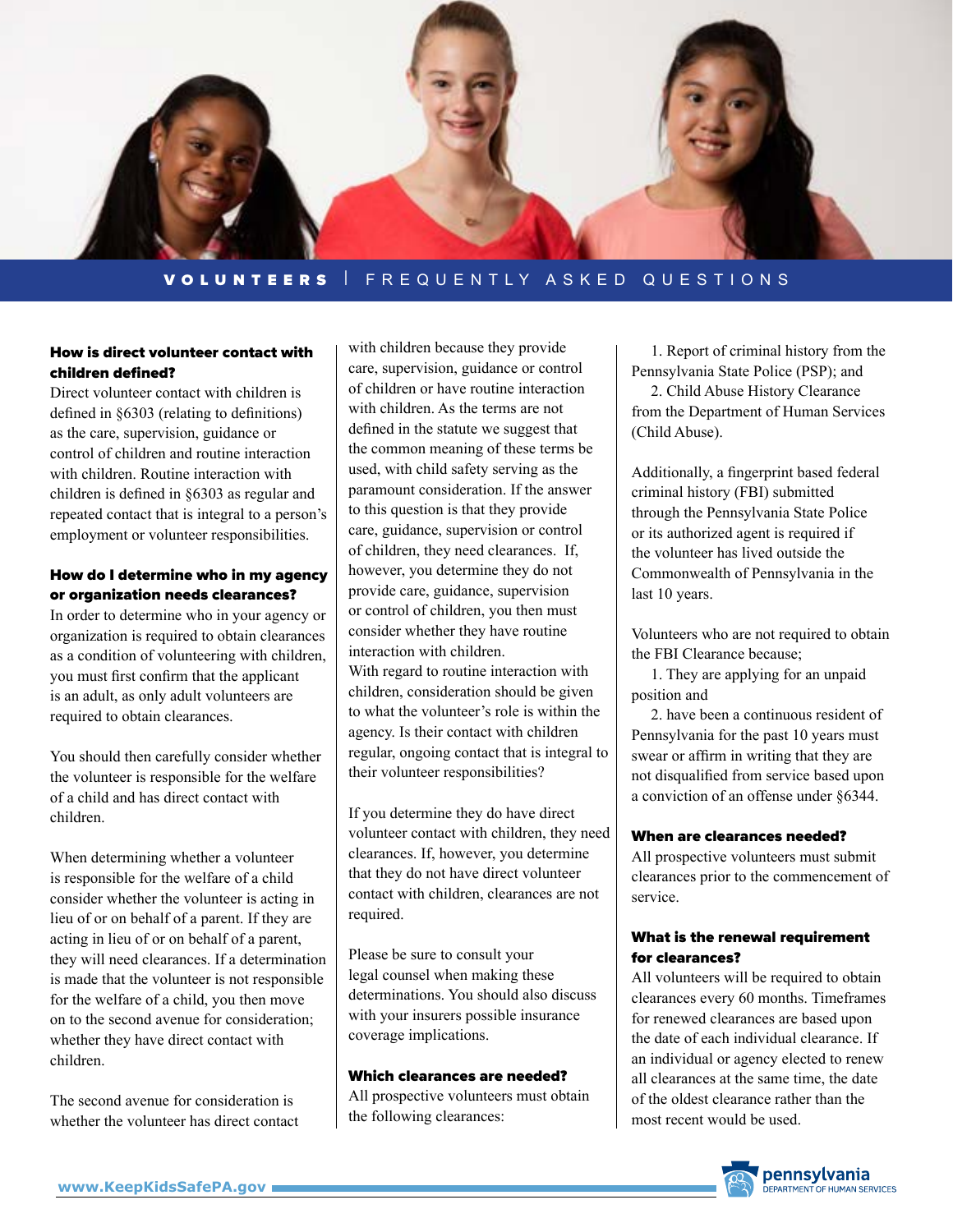

# VOLUNTEERS | FREQUENTLY ASKED QUESTIONS

#### How do I obtain my clearances?

The Child Abuse, PSP and FBI clearances can all be applied and paid for electronically. The FBI clearance also requires a fingerprint submission. All necessary instructions and links to apply for these clearances can be found at [http://www.dhs.](http://www.dhs.pa.gov/publications/findaform/childabusehistoryclearanceforms/index.htm) [pa.gov/publications/findaform/](http://www.dhs.pa.gov/publications/findaform/childabusehistoryclearanceforms/index.htm) [childabusehistoryclearanceforms/index.](http://www.dhs.pa.gov/publications/findaform/childabusehistoryclearanceforms/index.htm) [htm](http://www.dhs.pa.gov/publications/findaform/childabusehistoryclearanceforms/index.htm)

## Is the use of a third-party vendor to process clearances acceptable?

Third-party vendors may be used to process Child Abuse, PSP and FBI clearances using the steps established above. They are not permitted to conduct background checks or clearances through other databases in lieu of the steps outlined above. In addition, persons responsible for the selection of volunteers remain responsible for selection decision based upon the information obtained.

## How much do the clearances cost?

- The PSP clearance costs \$0
- The Child Abuse clearance costs \$0
- The FBI clearance costs \$23.00 through the Department of Human **Services**

• The FBI clearance costs \$24.45 through the Department of Education

#### Who pays for clearances?

The volunteer is responsible for paying the cost of the required clearances.

However, some agencies choose to pay for clearances for their volunteers and are able to establish business accounts to pay for clearances. The only time an agency is required to bear the cost of the clearance is when there is reasonable belief that the volunteer was arrested or convicted of an offense that would deny participation or named as a perpetrator in an indicated or founded report. In these situations, the agency must immediately require the volunteer to obtain their clearances.

## Can an agency or organization pay for clearances?

*Child Abuse clearances:* Yes, agencies and businesses can pay for child abuse history clearances by registering for a Business Partner User account using the "Organization Account Access" link on the Child Welfare Portal, [https://www.](https://www.compass.state.pa.us/cwis/public/home) [compass.state.pa.us/cwis/public/](https://www.compass.state.pa.us/cwis/public/home) [home](https://www.compass.state.pa.us/cwis/public/home). The business account will allow organizations to purchase Child Abuse clearance payment codes to be distributed to applicants or employees. Individual applicants or employees will then go onto the Child Welfare Portal to apply for the clearance using the code. The pre-purchased codes can only be used once and allows the organization to have access to the applicant's Child Abuse clearance results once those results are processed.

*FBI clearances:* An agency pay agreement/business

account can also be created between an organization and the FBI, or its authorized agent, for payment of FBI clearances. Information on creating an agency pay agreement for FBI clearances through the Department of Human Services can be found at [https://](https://pacogentid.3m.com/index.htm) [pacogentid.3m.com/index.htm](https://pacogentid.3m.com/index.htm).

#### *PSP clearances:*

An agency business account can be requested from the Pennsylvania State Police to pay for clearances in bulk by calling 1-888-783-7972 and selecting option 3. Organizations are, also able to pay an for applicant's PSP clearance on an individual basis by using a credit card if applying online or submitting a paper check if applying by mail.

## Do I still need to submit a copy of my PSP or FBI clearance results when applying for my child abuse clearance?

Beginning December 31, 2014, volunteers are no longer required to submit a copy of their PSP or FBI clearances with their Child Abuse application. If the department receives copies attached to the child abuse application we will not return those copies and they will be shredded due to the confidential nature of the information contained on the clearances.

#### Are there any other requirements?

If a volunteer is arrested for or convicted of an offense that would constitute grounds for denying participation in